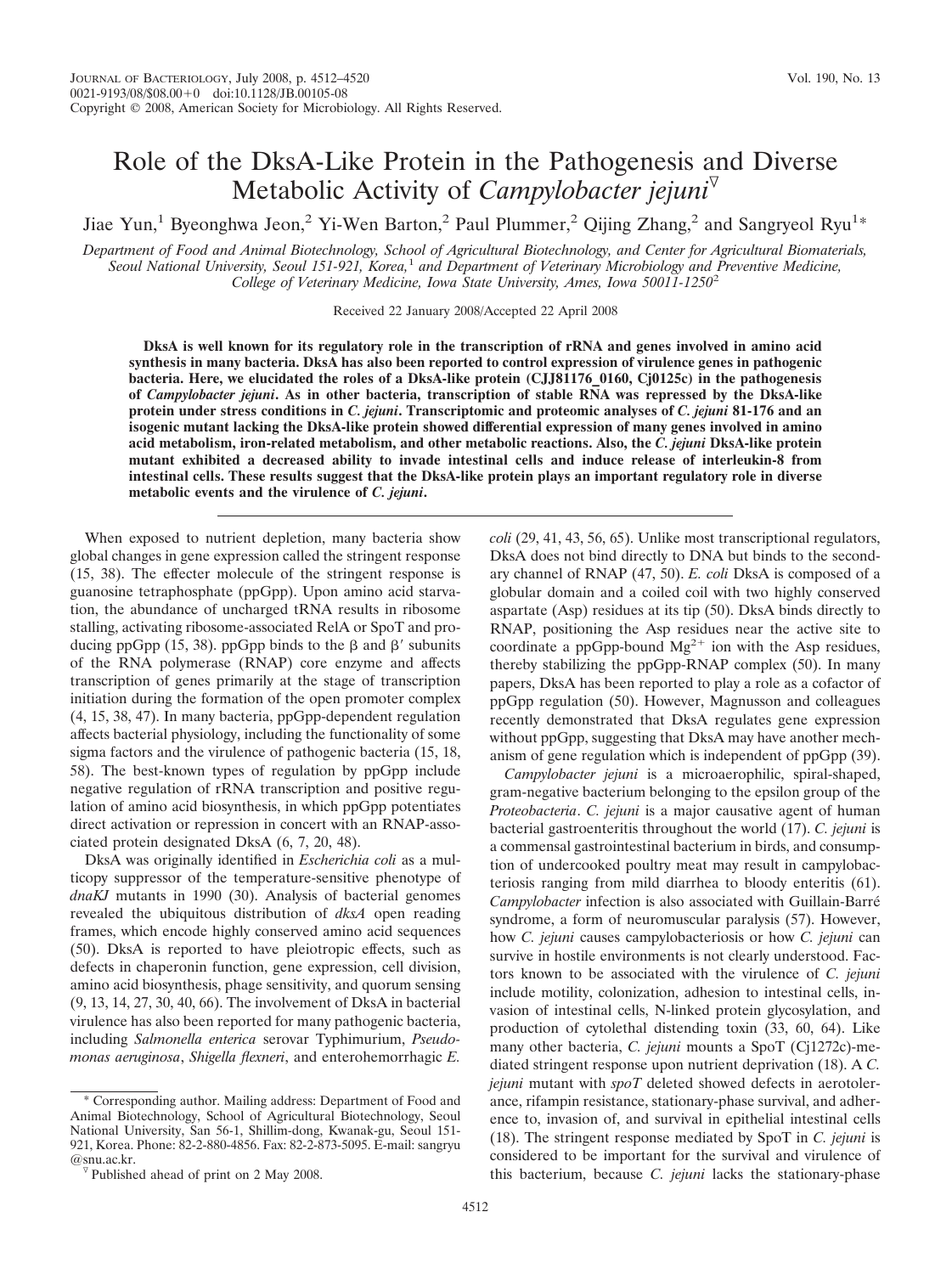sigma factor *rpoS* (46), which is essential for stress and stationary-phase responses in many gram-negative bacteria (26). Since *C. jejuni* is able to use ppGpp as its stringent signal, DksA is expected to play a regulatory role in concert with ppGpp and to affect the physiology and virulence of *C. jejuni*. To examine this possibility, we characterized a DksA-like protein in *C. jejuni*. It was found that the DksA-like protein in *C. jejuni* modulates gene expression and affects the virulence, as well as the physiology, of this bacterium.

### **MATERIALS AND METHODS**

**Bacterial strains, plasmids, cell lines, and growth conditions.** *C. jejuni* 81-176 (11), a pathogenic strain, and derivatives of this strain were used in this study. *E.*  $\text{coli}$  DH5 $\alpha$  was used as a cloning host. *C. jejuni* 81-176 and an isogenic mutant lacking the DksA-like protein (FMB1104) were cultured using Mueller-Hinton (MH) broth or agar at 37°C under microaerobic conditions generated with MART (Anoxomat). Mannitol-free morpholinepropanesulfonic acid (MOPS)- MGS medium (50 mM MOPS [pH 7.4],  $2 \text{ mM } M$ gSO<sub>4</sub>, 0.25 mM CaCl<sub>2</sub>, 19 mM glutamic acid, 0.004 mM biotin) was used as a minimal medium for *C. jejuni* to induce the stringent response (18). A human intestinal epithelial cell line, INT-407, was used for the invasion assay and was grown in minimal essential medium supplemented with 10% fetal bovine serum (MEM-FBS) containing penicillin (100 U/ml) and streptomycin (50  $\mu$ g/ml) in a humidified atmosphere containing 5% CO<sub>2</sub> and 95% air.

**DNA manipulations.** All DNA manipulations, including cloning, transformation into *E. coli*, isolation of DNA from agarose gels, PCRs, and DNA sequencing, were performed by using standard techniques (55) and the manufacturers' instructions. The oligonucleotide primers used in PCRs are described elsewhere (http://plaza.snu.ac.kr./ $\sim$ fmb/main/pu-01.htm). DNA sequencing was performed using a BigDye terminator cycle sequencing kit (Applied Biosystems) and an ABI Prism 3700 DNA analyzer (Perkin-Elmer) at the National Instrumentation Center for Environmental Management (Seoul, Korea).

**Construction of a mutant with** *cat* **inserted in CJJ81176\_0160.** *C. jejuni* 81-176 was used as a parental strain. The chloramphenicol resistance cassette (*cat*) was amplified from pRY112 (69) with Vent polymerase (New England Biolabs) using primers catF and catR. To construct the mutant with a mutation in the DksA-like protein (CJJ81176\_0160), a DNA fragment containing CJJ81176\_0160 and a flanking region was amplified using primers Cj0125cF1 and Cj0125cR1, digested with PstI and EcoRI, and then ligated into pUC19 digested with the same enzymes. The resultant plasmid was digested with SspI, and then the *cat* cassette was inserted into the SspI site. The orientation of the *cat* cassette was confirmed by sequencing. The plasmid with the *cat* cassette inserted in the same orientation as CJJ81176\_0160 was designated pFMB1104, which was electroporated into *C. jejuni* 81-176. The mutant with *cat* inserted into CJJ81176\_0160 was screened by growing it on MH agar plates containing chloramphenicol (12.5  $\mu$ g/ml). The mutant was confirmed by PCR and designated *C. jejuni* FMB1104.

**RNA manipulation.** For reverse transcription (RT)-PCR, total RNA was isolated from *C. jejuni* cultures using an RNeasy mini kit (Qiagen). After DNase treatment of the total RNA solution using a Turbo DNA-free kit (Ambion), cDNA was synthesized using an Omniscript RT kit (Qiagen) and random hexamers (Invitrogen) according to the manufacturers' instructions. A negative control for RT-PCR was prepared by omitting reverse transcriptase at the cDNA synthesis step. For RNA quantification, total RNA was prepared from 5 ml of each *C. jejuni* culture using Trizol reagent (Invitrogen) according to the manufacturer's instructions. We changed the RNA purification method to obtain total RNA, because the other RNA preparation method using columns resulted in partial removal of rRNA. Then the RNA concentration was determined by measuring the optical densities at 260 and 280 nm of the RNA solution using GeneQuant *pro* (Amersham Pharmacia Biotech).

**Proteomic analyses. (i) Protein preparation and two-dimensional gel electrophoresis (2DGE).** The wild type and the mutant were grown to mid-log phase in 50 ml MH broth in Erlenmeyer flasks (500 ml) at 37°C with rotation at 130 rpm for 6 h. Protein was prepared from the wild type and the mutant as described by Yoon et al. (72). Protein concentrations were determined by the Bradford assay (12). For first-dimension separation, 400 or 900  $\mu$ g of protein from each sample was separated by isoelectric focusing using 13-cm IPG strips (GE Healthcare). For the second-dimension separation, proteins were separated based on molecular weight by sodium dodecyl sulfate-polyacrylamide gel electrophoresis using 10 or 12% acrylamide gels. Gels were visualized by colloidal Coomassie blue staining (Invitrogen).

**(ii) Image analysis and protein identification.** Quantitative data were obtained from multiple gel runs using ImageMaster 2D Platinum version 6.0 (GE Healthcare). A twofold difference in expression was used as a threshold during image analysis to detect proteins that were differentially expressed. Protein spots showing different levels were excised from the stained gels, which was followed by in-gel digestion using the method of Jensen et al. (28). Peptide mass fingerprinting was done with a Voyager-DETM STR biospectrometry workstation (Per-Septive Biosystems, Framingham, MA), and proteins were identified by peptide mass fingerprinting with MASCOT (http://www.matrixscience.com) supplemented with the option for *Campylobacter* in the NCBI database.

**Transcriptomic analyses. (i) Preparation of total RNA for a DNA microarray.** Total RNA was extracted from six independent cultures of the wild type and the mutant, which were cultured under the same conditions that were used for 2DGE. *C. jejuni* strains were inoculated into MH broth to an optical density at 600 nm of 0.05. Bacterial cultures were grown at 37°C with shaking at 130 rpm for 6 h. Total RNA was isolated using RNAprotect bacterial reagent (Qiagen) and an RNeasy kit (Qiagen) according to the manufacturer's protocol with optional on-column DNase treatment with RNase-free DNase (Qiagen). The RNA concentration was determined with a NanoDrop ND-1000 (NanoDrop Technologies, Wilmington, DE).

**(ii) cDNA synthesis and microarray hybridization.** cDNA was synthesized using aminoallyl deoxynucleoside triphosphates with the ChipShot indirect cDNA labeling system (Promega) according to the manufacturer's instructions. After purification, aminoallyl-labeled cDNA was fluorescently labeled with a CyDye postlabeling reactive pack (Amersham Bioscience, Piscataway, NJ). After purification, the fluorescent labeling of the cDNA was quantified, and equal amounts of labeled cDNA of the wild type and the mutant were mixed and dried in a speed vacuum concentrator. After resuspension with hybridization buffer provided by the slide manufacturer, the mixture was denatured by heating at 95°C for 3 min. The hybridization mixture was loaded onto a microarray slide (OciChip; Ocimum Biosolutions, Indianapolis, IN) and hybridized in a shaking incubator at 42°C for 24 h. The slides were washed using the manufacturer's recommendations and dried by centrifugation. In total, six slides were hybridized using RNA extracted from six independent cultures. For three slides, the wildtype strain was labeled with Cy3 and the mutant strain was labeled with Cy5. For the remaining three slides, the dye-sample combination was reversed to control for differences in dye labeling of the cDNA samples. Further control for dye bias was achieved by adjusting the volume of cDNA hybridized based on the actual concentration of Cy dye incorporated as measured by a NanoDrop ND-1000 (NanoDrop Technologies).

**(iii) Image acquisition and analysis.** The data analysis was performed essentially as described by Madsen et al. (37). Using a ScanArray Express laser scanner (Applied Biosystems Inc., Foster City, CA), each dye channel of each slide was scanned at 10-um resolution with three predetermined laser power settings (high, medium, and low) to prevent saturation of high signals while ensuring adequate sensitivity for genes with low signals. ImaGene software (BioDiscovery, El Segundo, CA) was used to measure the spot-specific mean signal strength and the spot-specific background median of each spot. Using the R statistical package (version 2.0.1; The R Foundation for Statistical Computing), the spot-specific background median was subtracted from the spot-specific signal mean to obtain a background-subtracted value for each spot. The natural logarithm of each background-subtracted value was obtained, and median centering was performed as previously described (37). The median of the individual spot signals for each gene obtained at different power settings was determined and used for all further calculations. Data obtained from the two dye channels were subjected to locally weighted scatterplot smoother (LOWESS) normalization (68) to balance the fluorescence intensities of the two dyes (Cy3 and Cy5) used to label cDNA. This normalization process was used to rescale the fluorescence intensity of each transcript, preventing the dye bias problem (16, 35).

**(iv) Statistical analysis.** The normalized data generated for individual probes of each array by dye combination were subjected to an independent mixed linear model using the SAS statistical software package (67). The model included fixed effects for treatment (wild type versus mutant) and dye (Cy3 versus Cy5) in addition to the random effect for slides. A *t* test was performed using the null hypothesis that there was no difference in the signal intensities of the treatment groups. The resulting *P* values for each of the probes were sorted in ascending order and converted to a Q value by the method of Storey and Tibshirani (59). Q values are used to estimate a false discovery rate for a subset of gene targets. Complete results of these experiments are available at the NCBI Gene Expression Omnibus (http://www.ncbi.nlm .nih.gov/geo) under accession number GSE9866.

**Quantitative real-time RT-PCR (qRT-PCR).** Total RNA was isolated from *C. jejuni* cultures using an RNeasy mini kit (Qiagen). After DNase treatment of the total RNA solution with a Turbo DNA-free kit (Ambion), cDNA was synthe-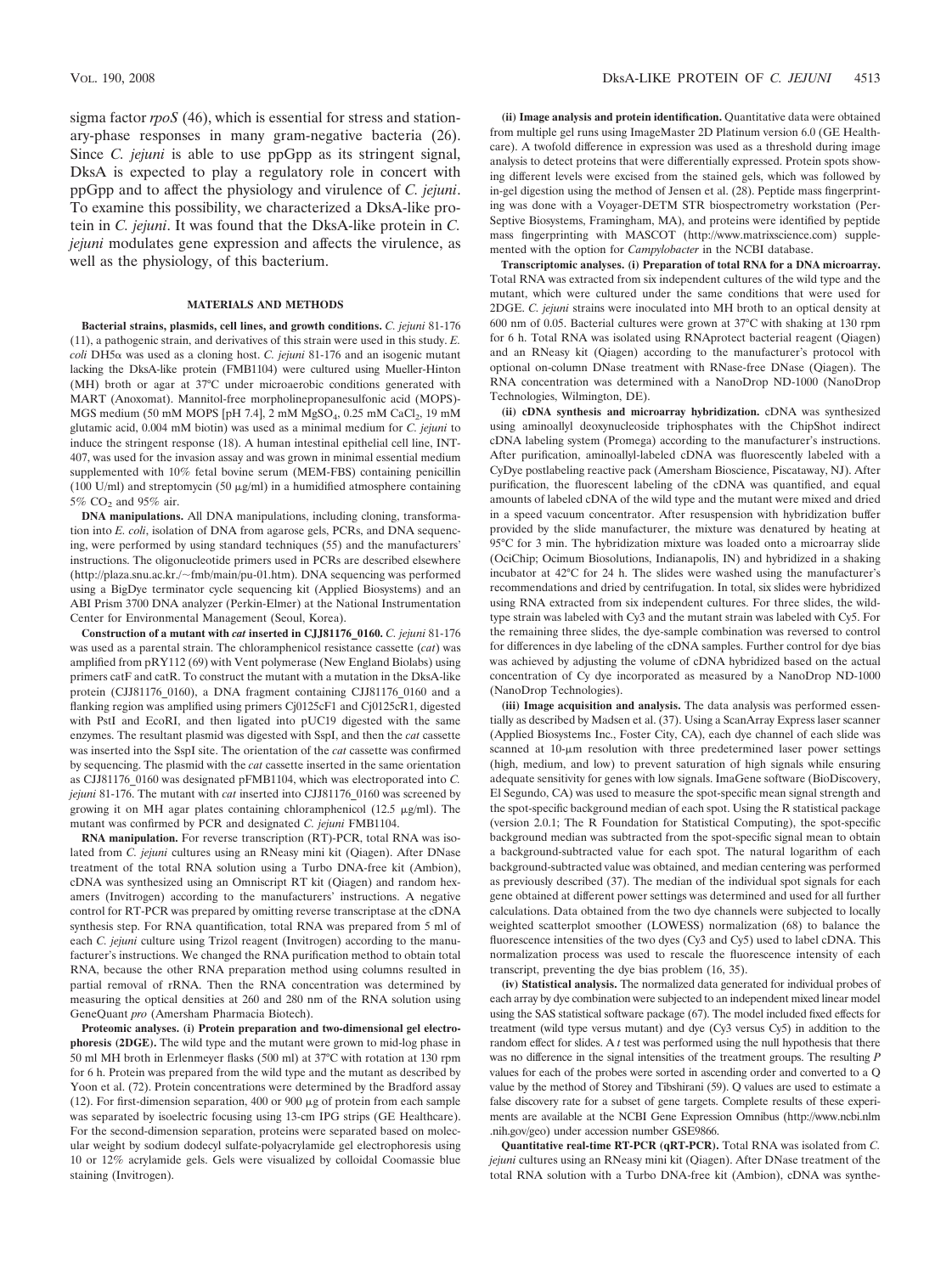

FIG. 1. Amino acid sequence alignment of DksA homologs. The DksA-like protein of *C. jejuni* (CJJ81176\_0160, YP\_999849.1) was aligned with DksA homologs of *Campylobacter coli* RM2228 (ZP\_00367836.1), *H. hepaticus* ATCC 51449 (NP\_860767.1), *W. succinogenes* DSM 1740 (NP\_906418.1) *E. coli* K-12 (NP\_414687.1), and *P. aeruginosa* PAO1 (NP\_253411.1). A black background indicates dominant amino acid residues in the aligned sequences. Two Asp residues that are known to be critical for fixing the position of the ppGpp bound to  $Mg^{2+}$  (54) are indicated by asterisks. Four Cys residues that are required for a canonical  $C_4$  Zn finger motif (54) are indicated by plus signs.

sized using an Omniscript RT kit (Qiagen) and random hexamers (Invitrogen). Quantification of cDNA was carried out using IQ SYBR green PCR Supermix (Bio-Rad), and real-time amplification of PCR products was analyzed using the iCycler optical module (Bio-Rad). The amplification program consisted of one cycle of 95°C for 5 min, followed by 40 cycles of 95°C for 30 s, 50°C for 30 s, and 72°C for 30 s. The mRNA expression levels for target genes were normalized to the 16S rRNA gene (*rrsA*) expression level. The relative amount of cDNA was calculated using the  $2^{-\Delta\Delta C_T}$  method (36). The primers used for real-time PCR are described elsewhere (http://plaza.snu.ac.kr./~fmb/main/pu-01.htm).

**Invasion assay.** Approximately  $1 \times 10^5$  cells of INT-407 were seeded in each well of a 24-well plate and grown to semiconfluence in antibiotic-free MEM-FBS for 16 h. Then each strain of *C. jejuni* in exponential phase was added at a multiplicity of infection of 100. The plates were centrifuged at  $200 \times g$  for 5 min to maximize bacterium-host cell contact and were incubated for 4 h at 37°C in the presence of  $5\%$  CO<sub>2</sub>. After three washes with phosphate-buffered saline, the monolayers were incubated in MEM-FBS containing gentamicin (100  $\mu$ g/ml) for 2 h to kill extracellular bacteria. After three additional washes with phosphatebuffered saline, infected epithelial cells were lysed with 1% Triton X-100 for 5 min. Intracellular bacteria were enumerated by plating serial dilutions on MH agar plates.

**Interleukin-8 secretion assay.** As in the invasion assay, approximately  $1 \times 10^5$ INT-407 cells were infected with *C. jejuni* at a multiplicity of infection of 100. The plates were centrifuged at 200  $\times$  *g* for 5 min to maximize bacterium-host cell contact and incubated for 4 h at  $37^{\circ}$ C in the presence of  $5\%$  CO<sub>2</sub>. The culture medium was harvested and centrifuged at  $15,000 \times g$  for 10 min to pellet the residual bacteria. The supernatant was collected and stored at  $-80^{\circ}$ C until analysis. The secreted interleukin-8 (IL-8) levels were determined using a BD OptEIA human IL-8 enzyme-linked immunosorbent assay II kit (BD Biosciences).

**Ferrous iron uptake assay.** The wild type and the mutant were grown to mid-log phase under microaerobic conditions in MEM $\alpha$  (Invitrogen) at 37°C with rotation at 130 rpm for 6 h. The uptake of ferrous iron into *C. jejuni* was measured using  ${}^{55}\mathrm{FeCl}_{3}$  (Perkin-Elmer) as described by Naikare et al. (42). The activity, expressed in cpm, was determined using a Wallac 1400 liquid scintillation counter (Turku, Finland), and the values were converted to picomoles of 55Fe using a previously determined standard curve.

**Other computer programs.** Sequence manipulation and sequence alignment were performed with DNASTAR software (DNASTAR Inc.). Primer3 (http: //frodo.wi.mit.edu/cgi-bin/primer3/primer3\_www.cgi) was used to design primers used in qRT-PCR. GraphPad Prism 4 (GraphPad Inc.) was used to plot the charts.

### **RESULTS AND DISCUSSION**

**Identification of a DksA homolog in** *C. jejuni***.** Analysis of the genomic sequence revealed that *Campylobacter* possesses DksA-like proteins, which are designated CJJ81176\_0160 and Cj0125c in *C. jejuni* 81-176 and *C. jejuni* NCTC 11168 (46), respectively. All the *C. jejuni* strains whose genome sequences were available by March 2008 also possess DksA-like proteins (data not shown). The DksA-like protein is composed of 120 amino acids with a calculated molecular mass of 13.5 kDa. A BLASTP search showed that CJJ81176 160 (Cj0125c) was similar to *E. coli* DksA (26% identity and 53% similarity). CJJ81176\_160 showed high levels of identity (ca. 63 to 89%) to the DksA-like proteins of bacteria belonging to the epsilon group of the *Proteobacteria*, such as other species of *Campylobacter*, *Helicobacter hepaticus*, and *Wolinella succinogenes* (2). However, *Helicobacter pylori* does not have a DksA homolog (1, 61). The DksA-like protein of *C. jejuni* contains conserved sequences of DksA proteins (Fig. 1).

In *C. jejuni* 81-176, CJJ81176\_0160 is located in a cluster containing seven genes, CJJ81176\_0164 to *dusB* (Fig. 2A). There are four genes upstream of CJJ81176\_0160 and two genes downstream. Among the six flanking genes, only *accD* (CJJ81176\_ 0162) and *dusB* (CJJ81176 0158) are annotated, as genes encoding acetyl-coenzyme A carboxylase and tRNA dihydrouridine synthase B. The other genes encode proteins with unknown functions. RT-PCR generated an RT-PCR product spanning two ad-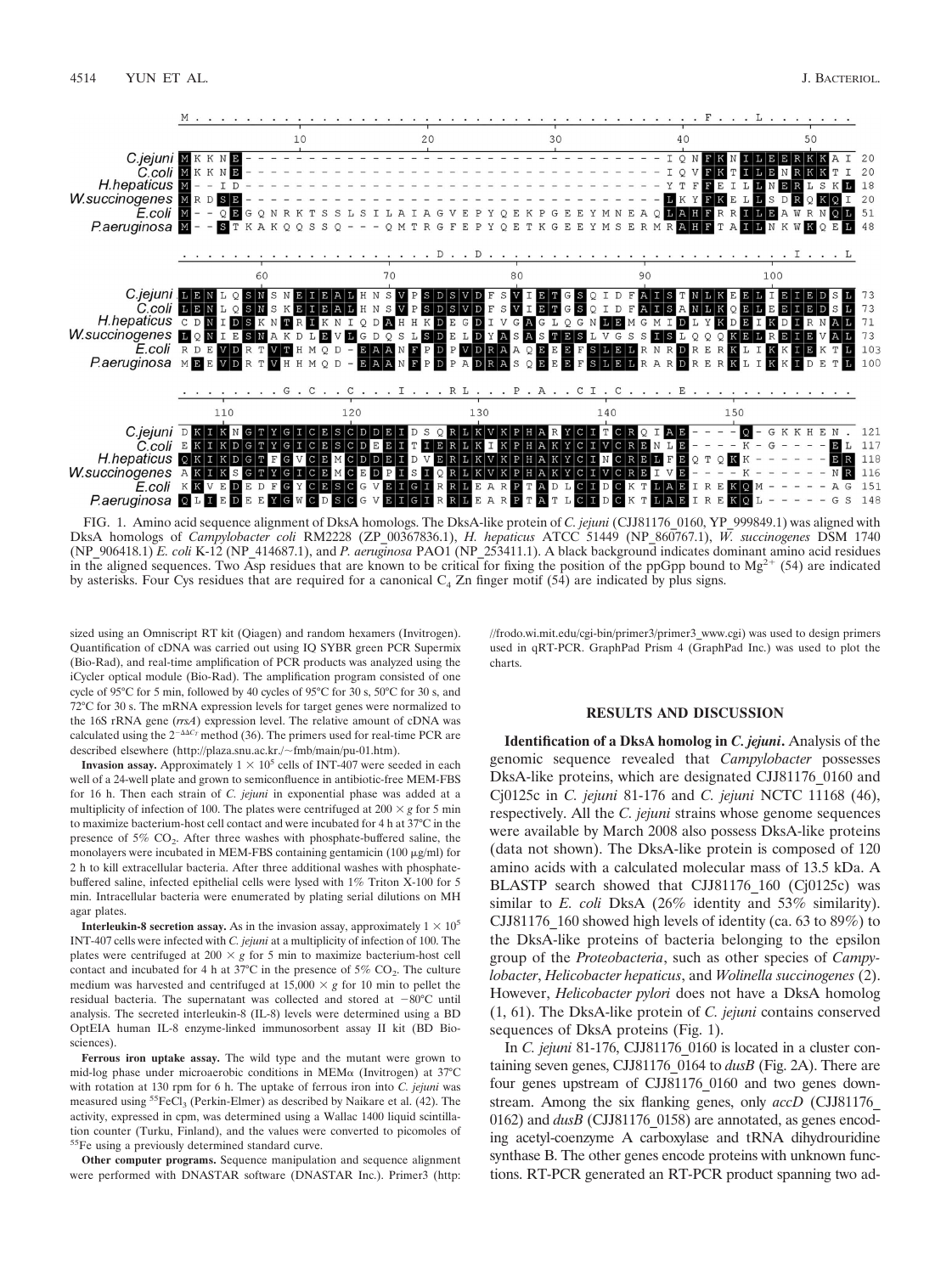

FIG. 2. Operon structure of CJJ81176\_0160 and flanking genes. (A) Genomic structure of CJJ81176\_0160 and flanking genes and site of nonpolar insertion of a *cat* cassette. (B) RT-PCR results obtained with mRNA isolated from the wild type (WT) and the mutant (FMB1104) (MU), confirming the transcription of CJJ81176\_0159 and *dusB*, which are downstream of CJJ81176\_0160. G, PCR performed with genomic DNA of the wild type; R, PCR performed with reverse transcriptase and *C. jejuni* mRNA; N, PCR performed without reverse transcriptase but with *C. jejuni* mRNA (negative control).

jacent open reading frames with all seven genes in the cluster (data not shown), suggesting that CJJ81176\_0160 belongs to an operon composed of CJJ81176\_0164 to *dusB* (CJJ81176\_0158).

To define the functions of the DksA-like protein (CJJ81176\_ 160), we disrupted CJJ81176\_0160 in *C. jejuni* 81-176. To minimize the polar effect of a *cat* insertion, the *cat* gene was cloned in the same orientation as CJJ81176\_0160, which was confirmed by sequencing. RT-PCR demonstrated that the transcription of CJJ81176\_0159 and *dusB* (CJJ81176\_0158) was not affected (Fig. 2B). Also, qRT-PCR revealed that the levels of expression of CJJ81176\_0161, CJJ81176\_0159, and CJJ81176\_0158 in *C. jejuni* FMB1104 are approximately 102, 74, and 82% of those in wildtype *C. jejuni*, respectively (data were not shown). Therefore, the insertion in CJJ81176\_0160 did not have a polar effect on the downstream genes. In addition, the mutant did not show growth defects in rich medium (MH medium) compared with the wild type in 24 h (data not shown).

The best-known regulatory mechanism of DksA is regulation of the transcription of stable RNA, such as rRNA in *E. coli* (47, 53). In concert with ppGpp, DksA regulates rRNA transcription negatively by reducing the open complex lifetime and enhancing the effect of ppGpp (47). The effect of DksA on rRNA transcription has also been demonstrated in other bacteria, such as *P. aeruginosa* and *S. flexneri* (51, 56). Cessation of stable RNA synthesis results in a net decrease in the total RNA, because more than 90% of the total RNA is stable RNA. Total RNA was prepared from *C. jejuni* 81-176 and FMB1104 grown to the mid-log phase, and then the cultures were either maintained in rich medium (MH broth) or shifted to minimal medium (MOPS-MGS medium). The nutrient downshift from rich medium to minimal medium was reported previously to induce stringent responses by producing ppGpp (18). Viability (CFU) and RNA levels were monitored for 3 h under microaerobic conditions. As expected, neither strain of *C. jejuni* grew in the minimal medium, but there was no loss of viability for 3 h (data not shown). The total amount of RNA in the mutant (282.1  $\pm$  85.9 fg/CFU) was similar to that in the wild type  $(244.1 \pm 58.2 \text{ fg/CFU})$  in rich medium  $(P > 0.05)$ . Following the nutrient downshift, the total amount of RNA was greatly decreased in the wild type  $(158.2 \pm 33.7 \text{ fg/CFU})$ , whereas the total amount of RNA was only slightly reduced in

the mutant (241.4  $\pm$  22.9 fg/CFU), which resulted in a 1.4fold-higher level of total RNA in the mutant  $(P < 0.05)$ . These results support the hypothesis that the DksA-like protein functions as a negative regulator of stable RNA transcription under stringent conditions, which is consistent with the findings for other bacteria (47, 51).

**Mutation of the DksA-like protein affected the expression of multiple genes in** *C. jejuni***.** The DksA-like protein was expected to be a transcriptional regulator in *C. jejuni*, as it is in other bacteria. Transcriptomic profiles of the wild type (*C. jejuni* 81-176) and the isogenic mutant lacking the DksA-like protein were compared by using a DNA microarray. Since a microarray for *C. jejuni* 81-176 was not commercially available, we used a commercial oligomer chip (OciChip; Ocimum Biosolutions, Indianapolis, IN) that was designed based on the genome sequence of *C. jejuni* NCTC 11168. Thus, the genetic differences between *C. jejuni* NCTC 11168 and *C. jejuni* 81-176 had to be taken into consideration when the results were interpreted, because the 38 genes unique to the *C. jejuni* 81-176 chromosome and the genes of two plasmids in *C. jejuni* 81-176, pVir and pTet, were not present in the microarray slide (5, 10, 24, 44). A total, of 51 of 1,633 genes on the array were determined to be differentially regulated by more than 1.5-fold  $(P \leq$ 0.05) based on the results of six microarray slides. Twenty-one genes were down-regulated, and 30 genes were up-regulated in the mutant. These genes are described elsewhere (http://plaza .snu.ac.kr./ $\sim$ fmb/main/pu-01.htm).

Profiles of protein expression for the wild type and the mutant were compared by using 2DGE. As shown in Fig. 3, many protein spots that showed differences in expression between the wild type and the mutant were detected, and protein spots with more-than-twofold differences were selected and identified by matrix-assisted laser desorption ionization–time of flight analyses after digestion with trypsin. Fourteen proteins were down-regulated in the mutant, whereas nine proteins were up-regulated in the mutant. The identified proteins are indicated in Fig. 3 and are described elsewhere (http://plaza .snu.ac.kr./ $\sim$ fmb/main/pu-01.htm). The proteins showing differential expression in the wild type and the mutant identified by 2DGE did not agree with the results obtained from the transcriptome analyses. Correlations between DNA microar-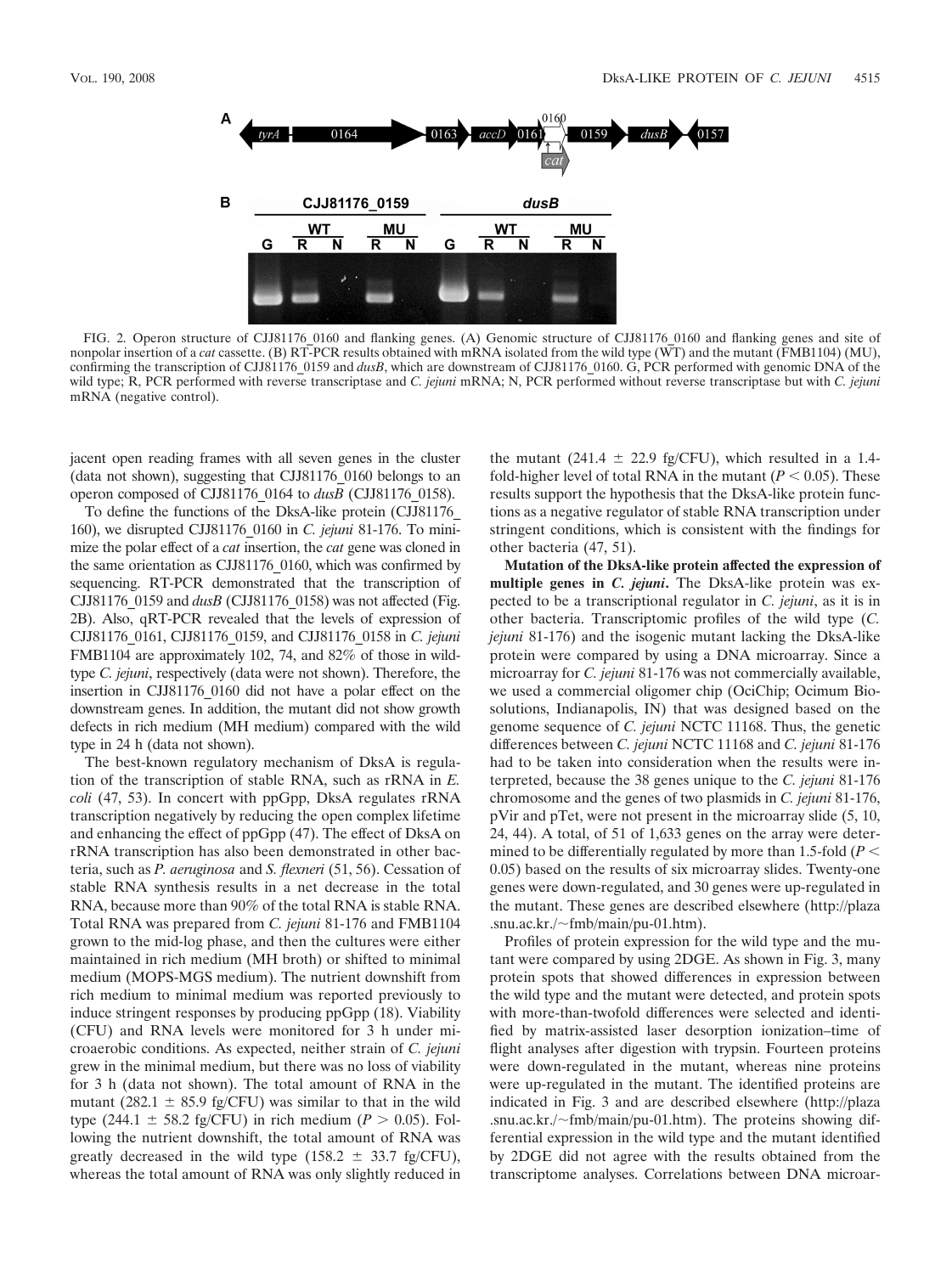

FIG. 3. 2DGE images of whole-cell lysates from the wild type (A and C) and the mutant lacking the DksA-like protein (B and D). Proteins were separated by 2DGE using two ranges, pH 4 to 7 (A and B) and pH 6 to 11 (C and D). Protein spots with increased expression (more than twofold greater) in one gel are indicated by large letters, while the corresponding spots in the other gel are indicated by small letters and numbers in parentheses. A full list of the identified proteins is given elsewhere.

ray and proteomic results are known to be highly variable, and inconsistency in findings between the two methods has been reported in many studies (16, 21). The discrepancy between the transcriptomic and proteomic data is ascribed to the intrinsic differences between these two methods and the biological differences between the transcription and translation processes, such as posttranscriptional regulation, posttranslational modification, and proteolysis (16, 21). Despite the discrepancy, genes or proteins involved in amino acid metabolism and ironrelated metabolism were determined to be expressed differently in the wild type and the mutant by both methods. These genes and proteins are categorized and discussed below.

**The DksA-like protein is involved in amino acid metabolism in** *C. jejuni***.** The expression of several genes involved in amino acid synthesis and transport was affected by mutation of the DksA-like protein in *C. jejuni*, which is consistent with findings for other bacteria (43, 52). The results of 2DGE demonstrated that there were reductions in the expression of Ggt ( $\gamma$ -glutamyltransferase [GGT]), PebA (periplasmic ABC transporter of amino acids), AnsA (cytoplasmic L-asparaginase), PepD (aminoacyl-histidine dipeptidase), and CJJ81176\_0265 (Cj0240c, cysteine desulfurase). Also, the DNA microarray results revealed that the transcriptional levels of the *trpABDEF* (tryptophan synthesis) operon, *pepA* (leucyl amino transferase), and Cj1258 (CJJ81176\_1274, possible phosphotyrosine pro-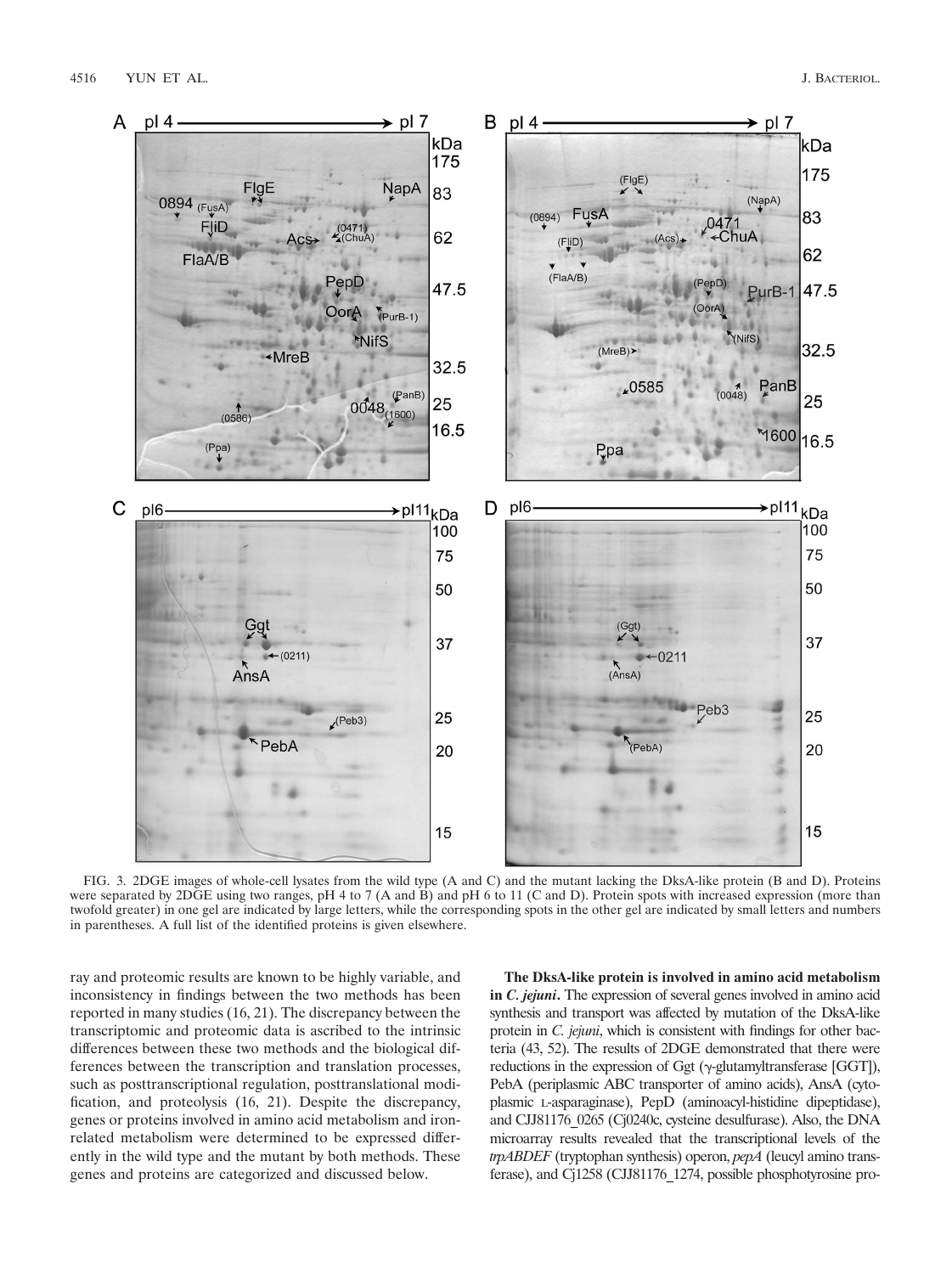

FIG. 4. Confirmation of expression levels by qRT-PCR. The transcription levels of genes that exhibited differential expression in the wild type (wt) and the mutant lacking the DksA-like protein (mu) as determined by transcriptomic or proteomic analyses were confirmed by qRT-PCR. Negative values indicate down-regulation in the mutant, while positive values indicate up-regulation in the mutant.

tein phosphatase) were reduced in the mutant. The down-regulation of these genes was confirmed by real-time PCR (Fig. 4).

Some of these genes have previously been reported to be involved in bacterial virulence. The GGT (EC.2.3.2.2) catalyzes transpeptidation and hydrolysis of the  $\gamma$ -glutamyl group of glutathione and related compounds and hence is known to be involved in glutathione metabolism in eukaryotes and prokaryotes (74). GGT is not present in *C. jejuni* NCTC 11168 but is present in *C. jejuni* 81-176 (24). Barnes et al. recently reported that the *ggt* gene is present in approximately 19.4% of *C. jejuni* isolates (8). Inactivation of *ggt* in *C. jejuni* reduced colonization in mice (24) and chickens (8). *C. jejuni* GGT also influenced the invasiveness of this bacterium and is involved in apoptosis of colon epithelial cells (8). Mutation of the DksAlike protein in *C. jejuni* also reduced the expression of PebA (or Peb1A as annotated in *C. jejuni* NCTC 11168). PebA is reported to be involved in amino acid transport as a component of an ABC transporter of aspartate and glutamate (34). PebA was originally identified as cell-binding factor 1, and inactivation of this protein in *C. jejuni* reduces interactions with epithelial cells and intestinal colonization of mice (49). Although other genes have not been functionally characterized in terms of amino acid metabolism, the multiple changes caused by mutation of the DksA-like protein strongly suggest

that the DksA-like protein influences amino acid utilization and metabolism in *C. jejuni*.

**The DksA-like protein is involved in iron-related metabolism in** *C. jejuni***.** Like other bacteria, *Campylobacter* has an absolute requirement for iron as a nutrient. However, iron also participates in the formation of reactive oxygen species, and bacteria must maintain intracellular iron homeostasis to cope with oxidative stress (62). To achieve successful iron homeostasis, many bacteria have a Fur (ferric uptake regulator) system regulating ferric ion transport proteins (3). Fur with its corepressor  $Fe<sup>2+</sup>$  binds to a consensus sequence in the promoters of Fur-regulated genes. Thus, the transcription of Fur-regulated genes is repressed when the  $Fe<sup>2+</sup>$  concentration is high. *C. jejuni* possesses several mechanisms to obtain iron from the environment, although there is diversity in the iron uptake system among *C. jejuni* strains (24). *C. jejuni* 81-176 contains genes encoding FeoAB for ferrous iron uptake, ChuABCD for hemin/hemoglobin uptake, CeuBCDE for enterochelin transport, a putative iron uptake transport system (Cfbp, CJJ81176\_ 0209 to CJJ81176\_0211), and a TonB-dependent siderophore receptor (CJJ81176\_0471) (24). Expression of all of these genes except *feoAB* is dependent on Fur (25, 45, 54). In *C. jejuni*, there is another Fur-like regulator, PerR (63). PerR is known to form a PerR-Fe<sup> $2+$ </sup> complex like Fur and to act as a repressor of genes involved in oxidative stress responses (63).

Transcriptomic and proteomic analyses showed that mutation of the DksA-like protein in *C. jejuni* caused changes in the expression levels of several genes involved in iron-related metabolism. Proteomic analysis showed that the expression of iron transporter proteins, including ChuA, CJJ81176\_0211 (Cj0175c, ferric iron ABC transporter periplasmic iron-binding protein), and CJJ81176\_0471 (Cj0444, putative TonB-dependent iron uptake protein) was higher in the mutant than in the wild type. ChuZ (heme oxygenase, CJJ81176 1600 or Cj0163c) also was up-regulated in the mutant and was reported to be a Fur regulon (54). Transcriptomic analysis also demonstrated that there was up-regulation of genes associated with iron uptake (Cj0175c and Cj0173c) and *chuZ* and down-regulation of Cj0012c (*rbr*) encoding a nonheme iron protein, which was reported to be activated upon iron addition (25, 45). Changes in the transcriptional levels of these iron-related genes were also confirmed by qRT-PCR (Fig. 4 and 5A). The expression



FIG. 5. Involvement of the DksA-like protein in iron-related metabolism of *C. jejuni*. (A) Comparison of transcription levels in the wild type (wt) and the mutant lacking the DksA-like protein (mu) for iron metabolism-related genes other than the Fur regulons. (B) Ferrous iron uptake was reduced in the mutant compared with the wild type.  $OD_{600}$ , optical density at 600 nm.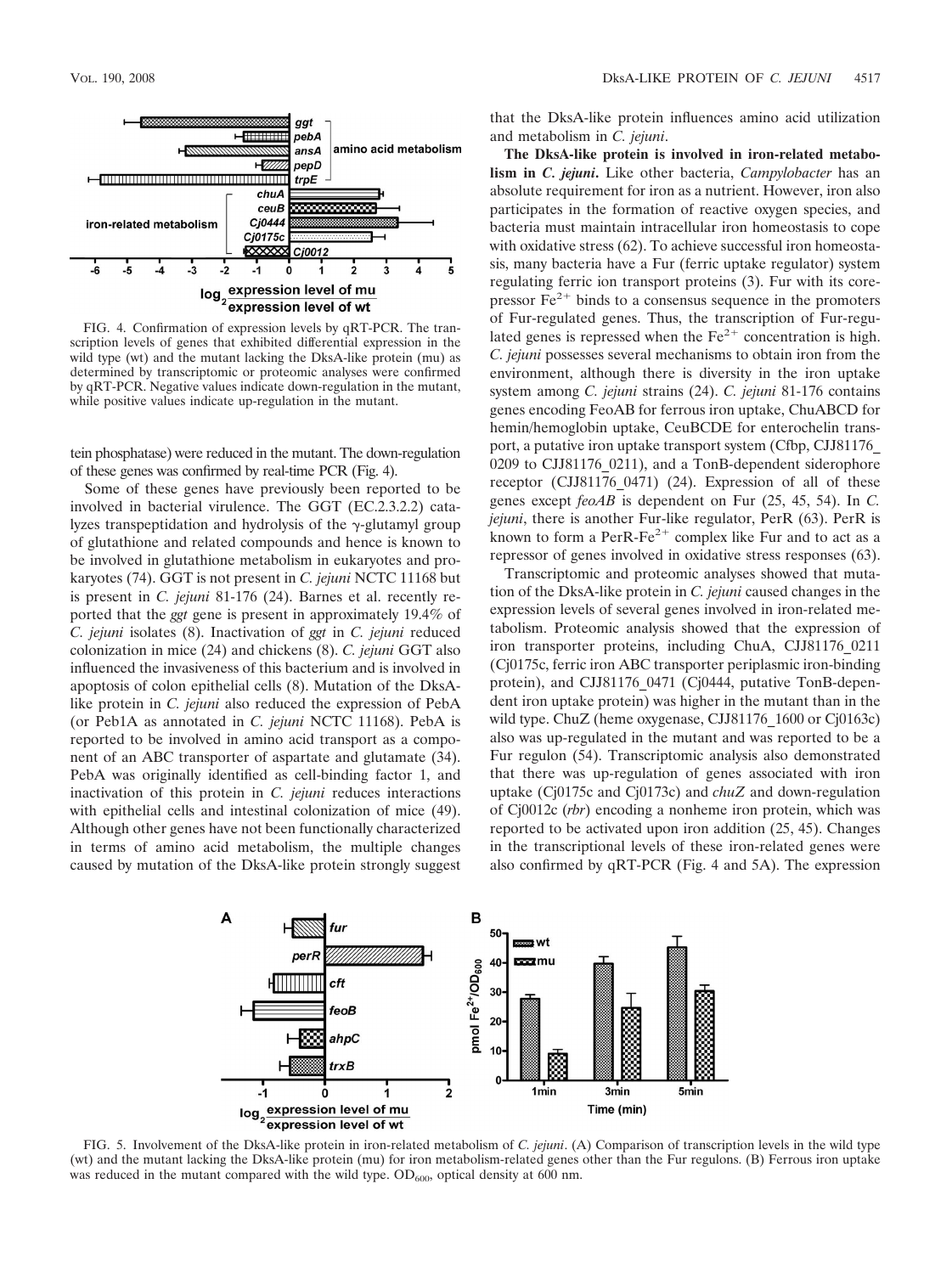levels of other proteins that may be important for iron-related metabolism were also investigated by qRT-PCR (Fig. 5A). The expression of *fur* was reduced approximately 50% in the mutant compared to the wild type. Interestingly, the expression of *perR* was increased in *C. jejuni* FMB1104, unlike the expression of *fur* (Fig. 5A). The expression levels of *perR*-regulated genes, such as *ahpC* and *trxB*, were reduced, which is consistent with the finding that *perR* expression was increased by the mutation (Fig. 5A).

The expression levels of a ferrous iron uptake gene (*feoB*) and the gene encoding ferritin (*cft*), an iron storage protein, were also down-regulated in the mutant. The down-regulation of *feoB* transcription in the mutant was verified by a ferrous iron uptake assay, in which less ferrous iron was taken up by the mutant with the DksA-like mutant protein than by the wild type (Fig. 5B). Based on all the findings, we concluded that mutation of the DksA-like protein causes down-regulation of *feoAB*, which results in a reduction in ferrous iron uptake and a concomitant decrease in the concentration of the Fur-Fe<sup> $2+$ </sup> complex. Therefore, Fur regulons are up-regulated in the mutant.

There has been only one report concerning the relationship between DksA and iron-related metabolism, and this report indicated that the transcription of *fur* in *S. flexneri* was reduced twofold in the absence of *dksA* (56). The relationship between iron-related metabolism and DksA in other bacteria has not been reported. Also, there have been no reports about ppGpp-dependent iron metabolism, except for one report for *Geobacter sulfurreducens*, which showed that genome-wide expression profiling of a ppGpp-negative mutant (*rel<sub>Gsu*</sub> deletion mutant) of *G. sulfurreducens* identified genes that possess Fur-regulated motifs (32). The ppGpp-negative strain of *C. jejuni* (the *spoT* mutant) did not show any changes in ironrelated metabolism in *C. jejuni* (18). Thus, the DksA regulation of iron-related genes is likely mediated in a ppGpp-independent manner. However, it is not certain whether the regulation of iron-related metabolism by the DksA-like protein in *C. jejuni* results directly from the regulation by the DksA-like protein or indirectly from other changes in the mutant, such as changes in amino acid metabolism.

**Other metabolic activities affected by the DksA-like protein.** Other genes exhibiting differential expression in the wild type and the mutant included genes involved in flagellar synthesis, N-linked protein glycosylation, energy metabolism, and smallmolecule metabolism.

Proteomic analysis of mutations in the DksA-like protein also demonstrated that some flagellar genes were down-regulated in the mutant. These genes encode flagellar hook protein (FlgE), flagellar capping protein (FliD), flagellin family protein (CJJ81176\_0894, FlaD), and flagellin (CJJ81176\_1338 and CJJ81176\_1339, FlaAB); however, the results of the DNA microarray analysis did not show any noticeable changes in flagellar genes. Also, some of the genes, such as *wlaGH* (*pglAC*), which are involved in N-linked protein glycosylation (60), showed up-regulation in *C. jejuni* FMB1104. Of the 30 putative glycoproteins (73), 5 (Cj0175c, PEB3, Cj0420, FusA, and Ppa) were up-regulated in *C. jejuni* FMB1104 according to the results of 2DGE and microarray analyses.

Some genes involved in energy metabolism showed differential expression in the wild type and *C. jejuni* FMB1104. In the mutant, putative cytochrome *c* genes (Cj0037c and Cj1163), *napA* (periplasmic nitrate reductase), and *oorA* (2 oxoglutarate ferredoxin oxidoreductase) were down-regulated, whereas the *nuoD* operon (NADH dehydrogenase) was upregulated. Genes that are involved in small-molecule metabolism were also influenced by the mutation in the DksA-like protein. In the mutant, *acs* (acetyl-coenzyme A synthetase) was down-regulated, whereas *panB* (3-methyl-2-oxobutanoate hydroxymethyltransferase), *ppa* (inorganic pyrophosphatase), and *purB* (adenylosuccinate lyase) were up-regulated.

**Invasion and IL-8 secretion were impaired by mutation of the DksA-like protein.** *C. jejuni* 81-176 is known to be a highly invasive strain among campylobacters. Human intestinal INT-407 cells were infected with *C. jejuni* 81-176 or the isogenic mutant lacking the DksA-like protein, and the total numbers of bacteria that invaded the INT-407 cells were determined. For the wild type the invasion level was  $0.22\% \pm 0.03\%$  of the input bacteria, while for the mutant the invasion level was  $0.0018\% \pm 0.0006\%$  of the input bacteria, which represents a 120-fold reduction in invasiveness. The differences were statistically significant ( $P < 0.001$ ). Previous studies of the DksA protein of *S. flexneri* showed that DksA was involved in the intercellular spread of this bacterium but not in invasion (41).

The invasion of epithelial cells by *C. jejuni* is associated with its virulence in an animal model (71). Many factors have been reported to affect the invasiveness of *C. jejuni*. Motility is one factor associated with the invasion of host cells by *C. jejuni* (31, 70). Other factors affecting the invasiveness of *C. jejuni* include FlaC, Cia proteins, FspA, and Cj0977, and all of these proteins except Cj0977 require a flagellar export apparatus for secretion (19, 31, 52, 58). This is associated with the finding that mutation in the DksA-like protein of *C. jejuni* resulted in downregulation of some flagellar genes at the protein level. In addition, the *spoT* gene of *C. jejuni* was up-regulated during bacterial infection of the INT-407 cells, and the *spoT* mutant of *C. jejuni* was defective in invasion and intracellular survival (18), suggesting that the stringent response of *C. jejuni* is associated with the invasiveness of this bacterium. Based on all the findings, the defect in invasiveness caused by mutation of the DksA-like protein in *C. jejuni* is likely associated with the stringent response.

*Campylobacter* enterocolitis is typically associated with a local acute inflammatory response, inducing inflammatory cytokine responses. IL-8 is a proinflammatory cytokine and a mediator of localized inflammatory responses. It has been reported that the invasiveness of *C. jejuni* is associated with IL-8 secretion (22). To determine if a mutation in the DksAlike protein influences IL-8 secretion, INT-407 cells were infected with *C. jejuni* 81-176 and FMB1104, and IL-8 secretion into the culture medium was determined. The level of IL-8 secretion induced by the wild type was  $83.54 \pm 7.61$  pg/ml after 4 h of infection, while the level of IL-8 secretion induced by the mutant was 54.88  $\pm$  3.91 pg/ml, which is approximately 65% of the wild-type value. The difference in IL-8 secretion was statistically significant ( $P < 0.05$ ). The reduced secretion of IL-8 was likely due to the significant decrease in the invasiveness of the mutant. However, the reduction was modest considering the remarkable invasion defect, probably because the transcription of cytolethal distending toxin genes, another factor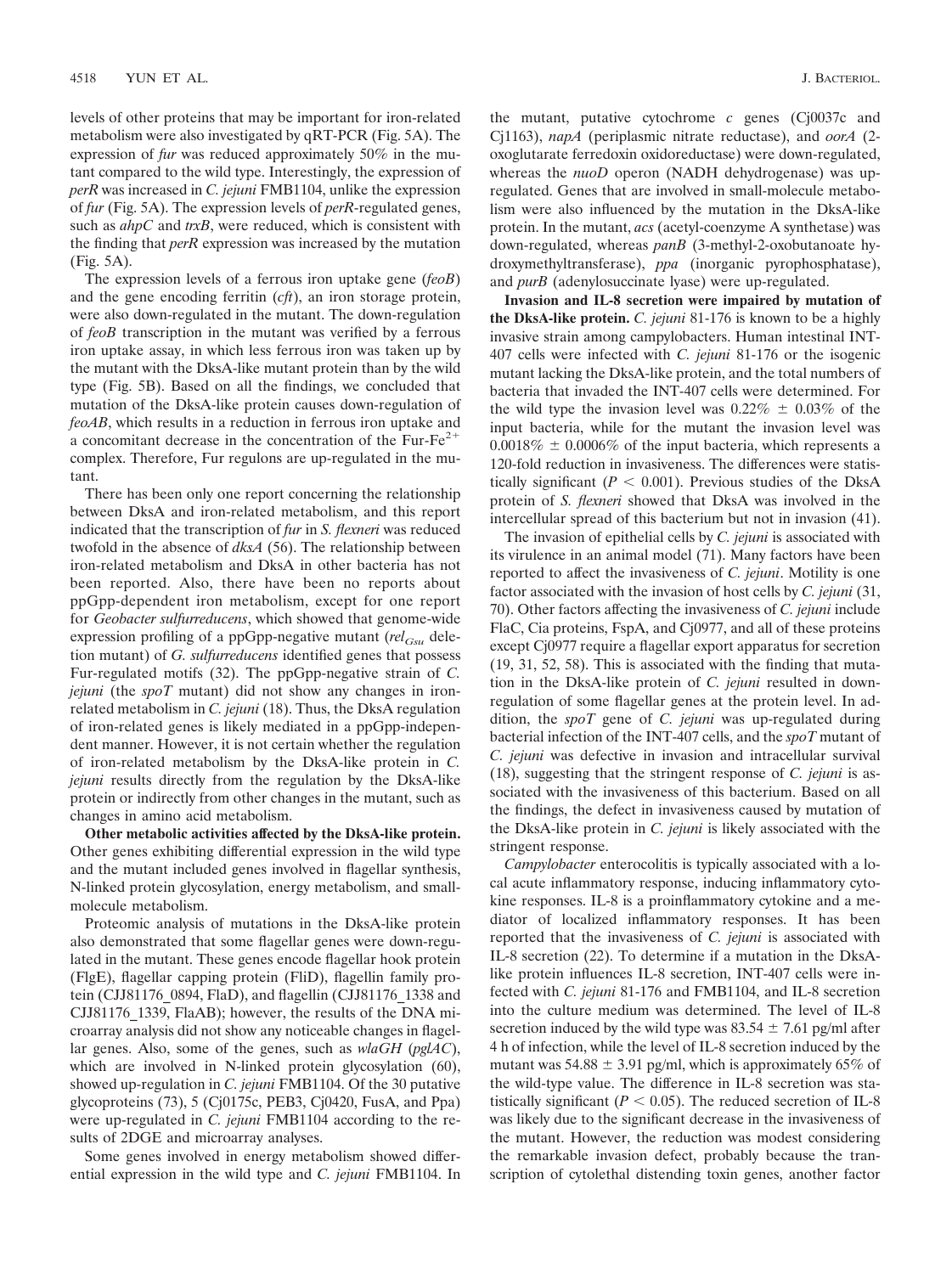that affects IL-8 secretion (23), was not influenced by mutation of the DksA-like protein (data not shown).

**Concluding remarks.** The DksA-like protein of *C. jejuni* was involved in expression of genes for amino acid metabolism, iron-related metabolism, and other metabolic activities. In addition, mutation of the DksA-like protein in *C. jejuni* resulted in reductions in invasiveness and IL-8 secretion. The results of this study suggest that the DksA-like protein plays a regulatory role in *C. jejuni*. The mechanism of these changes was not explained; this mechanism may be dependent on or independent of the stringent response and warrants further investigation.

## **ACKNOWLEDGMENTS**

We thank M. Blaser for providing *C. jejuni* 81-176 and P. Guerry for providing pRY112.

This work was supported by the Korea Research Foundation (grant KRF-2006-005-J04702) and by a National Research Initiative competitive grant (2007-35201-18278) from the USDA Cooperative State Research, Education, and Extension Service. J. Yun was a recipient of a graduate fellowship provided by the Ministry of Education through the Brain Korea 21 Project.

#### **REFERENCES**

- 1. **Alm, R. A., L.-S. L. Ling, D. T. Moir, B. L. King, E. D. Brown, P. C. Doig, D. R. Smith, B. Noonan, B. C. Guild, B. L. deJonge, G. Carmel, P. J. Tummino, A. Caruso, M. Uria-Nickelsen, D. M. Mills, C. Ives, R. Gibson, D. Merberg, S. D. Mills, Q. Jiang, D. E. Taylor, G. F. Vovis, and T. J. Trust.** 1999. Genomic-sequence comparison of two unrelated isolates of the human gastric pathogen *Helicobacter pylori*. Nature **397:**176–180.
- 2. **Altschul, S. F., T. L. Madden, A. A. Schaffer, J. Zhang, Z. Zhang, W. Miller, and D. J. Lipman.** 1997. Gapped BLAST and PSI-BLAST: a new generation of protein database search programs. Nucleic Acids Res. **25:**3389–3402.
- 3. **Andrews, S. C., A. K. Robinson, and F. Rodriguez-Quinones.** 2003. Bacterial iron homeostasis. FEMS Microbiol. Rev. **27:**215–237.
- 4. **Artsimovitch, I., V. Patlan, S.-I. Sekine, M. N. Vassylyeva, T. Hosaka, K. Ochi, S. Yokoyama, and D. G. Vassylyev.** 2004. Structural basis for transcription regulation by alarmone ppGpp. Cell **117:**299–310.
- 5. **Bacon, D. J., R. A. Alm, L. Hu, T. E. Hickey, C. P. Ewing, R. A. Batchelor, T. J. Trust, and P. Guerry.** 2002. DNA sequence and mutational analyses of the pVir plasmid of *Campylobacter jejuni* 81-176. Infect. Immun. **70:**6242– 6250.
- 6. **Barker, M. M., T. Gaal, and R. L. Gourse.** 2001. Mechanism of regulation of transcription initiation by ppGpp. II. Models for positive control based on properties of PNAP mutants and competition for RNAP. J. Mol. Biol. **305:**689–702.
- 7. **Barker, M. M., T. Gaal, C. A. Josaitis, and R. L. Gourse.** 2001. Mechanism of regulation of transcription initiation by ppGpp. I. Effects of ppGpp on transcription initiation *in vivo* and *in vitro*. J. Mol. Biol. **305:**673–688.
- 8. **Barnes, I. H. A., M. C. Bagnall, D. D. Browning, S. A. Thompson, G. Manning, and D. G. Newell.** 2007.  $\gamma$ -Glutamyl transpeptidase has a role in the persistent colonization of the avian gut by *Campylobacter jejuni*. Microb. Pathog. **43:**198–207.
- 9. **Bass, S., Q. Gu, and A. Christen.** 1996. Multicopy suppressors of *prc* mutant *Escherichia coli* include two HtrA (DegP) protease homologs (HhoAB), DksA, and a truncated R1pA. J. Bacteriol. **178:**1154–1161.
- 10. **Batchelor, R. A., B. M. Pearson, L. M. Friis, P. Guerry, and J. M. Wells.** 2004. Nucleotide sequences and comparison of two large conjugative plasmids from different *Campylobacter* species. Microbiology **150:**3507–3517.
- 11. **Black, R. E., M. M. Levine, M. L. Clements, T. P. Hughes, and M. J. Blaser.** 1988. Experimental *Campylobater jejuni* infection in humans. J. Infect. Dis. **157:**472–479.
- 12. **Bollag, D. M., and S. J. Edelstein.** 1991. Protein methods. Wiley-Liss, Inc., New York, NY.
- 13. **Branny, P., J. P. Pearson, E. C. Pesci, T. Kohler, B. H. Iglewski, and C. Van Delden.** 2001. Inhibition of quorum sensing by a *Pseudomonas aeruginosa dksA* homologue. J. Bacteriol. **183:**1531–1539.
- 14. **Brown, L., D. Gentry, T. Elliott, and M. Cashel.** 2002. DksA affects ppGpp induction of RpoS at a translational level. J. Bacteriol. **184:**4455–4465.
- 15. **Cashel, M., D. R. Gentry, V. J. Hernandez, and D. Vinella.** 1996. The stringent response, p. 1458–1496. *In* F. C. Neidhardt, R. Curtiss III, J. L. Ingraham, E. C. C. Lin, K. B. Low, B. Magasanik, W. S. Reznikoff, M. Riley, M. Schaechter, and H. E. Umbarger (ed.), *Escherichi coli* and *Salmonella*: cellular and molecular biology, vol. 2. ASM Press, Washington, DC.
- 16. **Cook, S. A., and A. Rosenzweig.** 2002. DNA microarrays: implications for cardiovascular medicine. Circ. Res. **91:**559–564.
- 17. **Friedman, C. R., J. Neimann, H. C. Wegener, and R. V. Tauxe.** 2000. Epidemiology of *Campylobacter jejuni* infections in the United States and other industrialized nations, p. 121–138. *In* I. Nachamkin and M. J. Blaser (ed.), *Campylobacter*. ASM Press, Washington, DC.
- 18. **Gaynor, E. C., D. H. Wells, J. K. MacKichan, and S. Falkow.** 2005. The *Campylobacter jejuni* stringent response controls specific stress survival and virulence-associated phenotypes. Mol. Microbiol. **56:**8–27.
- 19. **Goon, S., C. P. Ewing, M. Lorenzo, D. Pattarini, G. Majam, and P. Guerry.** 2006. A  $\sigma^{28}$ -regulated nonflagella gene contributes to virulence of *Campylobacter jejuni* 81-176. Infect. Immun. **74:**769–772.
- 20. **Haugen, S. P., M. B. Berkmen, W. Ross, T. Gaal, C. Ward, and R. L. Gourse.** 2006. rRNA promoter regulation by nonoptimal binding of  $\sigma$  region 1.2: an additional recognition element for RNA polymerase. Cell **125:**1069–1082.
- 21. **Hegde, P. S., I. R. White, and C. Debouck.** 2003. Interplay of transcriptomics and proteomics. Curr. Opin. Biotechnol. **14:**647–651.
- 22. **Hickey, T. E., S. Baqar, A. L. Bourgeois, C. P. Ewing, and P. Guerry.** 1999. *Campylobacter jejuni*-stimulated secretion of interleukin-8 by INT407 cells. Infect. Immun. **67:**88–93.
- 23. **Hickey, T. E., A. L. McVeigh, D. A. Scott, R. E. Michielutti, A. Bixby, S. A. Carroll, A. L. Bourgeois, and P. Guerry.** 2000. *Campylobacter jejuni* cytolethal distending toxin mediates release of interleukin-8 from intestinal epithelial cells. Infect. Immun. **68:**6535–6541.
- 24. **Hofreuter, D., J. Tsai, R. O. Watson, V. Novik, B. Altman, M. Benitez, C. Clark, C. Perbost, T. Jarvie, L. Du, and J. E. Galan.** 2006. Unique features of a highly pathogenic *Campylobacter jejuni* strain. Infect. Immun. **74:**4694– 4707.
- 25. **Holmes, K., F. Mulholland, B. M. Pearson, C. Pin, J. McNicholl-Kennedy, J. M. Ketley, and J. M. Wells.** 2005. *Campylobacter jejuni* gene expression in response to iron limitation and the role of Fur. Microbiology **151:**243–257.
- 26. **Ishihama, A.** 2000. Functional modulation of *Escherichia coli* RNA polymerase. Annu. Rev. Microbiol. **38:**499–518.
- 27. **Ishii, Y., H. Yamada, T. Yamashino, K. Ohashi, E. Katoh, H. Shindo, T. Yamazaki, and T. Mizuno.** 2000. Deletion of the *yhhP* gene results in filamentous cell morphology in *Escherichia coli*. Biosci. Biotechnol. Biochem. **64:**799–807.
- 28. **Jensen, O. N., M. Wilm, A. Shevchenko, and M. Mann.** 1999. Sample preparation methods for mass spectrometric peptide mapping directly from 2-DE gels. Methods Mol. Biol. **112:**513–530.
- 29. **Jude, F., T. Kohler, P. Branny, K. Perron, M. P. Mayer, R. Comte, and C. van Delden.** 2003. Posttranscriptional control of quorum-sensing-dependent virulence genes by DksA in *Pseudomonas aeruginosa*. J. Bacteriol. **185:**3558– 3566.
- 30. **Kang, P. J., and E. A. Craig.** 1990. Identification and characterization of a new *Escherichia coli* gene that is a dosage-dependent suppressor of a *dnaK* deletion mutation. J. Bacteriol. **172:**2055–2064.
- 31. **Konkel, M. E., J. D. Klena, V. Rivera-Amill, M. R. Monteville, D. Biswas, B. Raphael, and J. Mickelson.** 2004. Secretion of virulence proteins from *Campylobacter jejuni* is dependent on a functional flagellar export apparatus. J. Bacteriol. **186:**3296–3303.
- 32. **Krushkal, J., B. Yan, L. N. DiDonato, M. Puljic, K. P. Nevin, T. L. Woodard, R. M. Adkins, B. A. Methe, and D. R. Lovley.** 2007. Genome-wide expression profiling in *Geobacter sulfurreducens*: identification of Fur and RpoS transcription regulatory sites in a *rel<sub>Gsu</sub>* mutant. Funct. Integr. Genomics 7:229– 255.
- 33. **Lara-Tejero, M., and J. E. Galan.** 2000. A bacterial toxin that controls cell cycle progression as a deoxyribonuclease I-like protein. Science **290:**354–357.
- 34. **Leon-Kempis Mdel, R., E. Guccione, F. Mulholland, M. P. Williamson, and D. J. Kelly.** 2006. The *Campylobacter jejuni* PEB1a adhesin is an aspartate/ glutamate-binding protein of an ABC transporter essential for microaerobic growth on dicarboxylic amino acids. Mol. Microbiol. **60:**1262–1275.
- 35. **Leung, Y. F., and D. Cavalieri.** 2003. Fundamentals of cDNA microarray data analysis. Trends Genet. **19:**649–659.
- 36. **Livak, K. J., and T. D. Schmittgen.** 2001. Analysis of relative gene expression data using real time quantitative PCR and the  $2^{-\Delta\Delta Cr}$  method. Methods **25:**402–408.
- 37. **Madsen, M. L., D. Nettleton, E. L. Thacker, R. Edwards, and F. C. Minion.** 2006. Transcriptional profiling of *Mycoplasma hyopneumoniae* during heat shock using microarrays. Infect. Immun. **74:**160–166.
- 38. **Magnusson, L. U., A. Farewell, and T. Nystrom.** 2005. ppGpp: a global regulator in *Escherichia coli*. Trends Microbiol. **13:**236–242.
- 39. **Magnusson, L. U., B. Gummesson, P. Joksimovic, A. Farewell, and T. Nystrom.** 2007. Identical, independent, and opposing roles of ppGpp and DksA in *Escherichia coli*. J. Bacteriol. **189:**5193–5202.
- 40. **Mallik, P., B. J. Paul, S. T. Rutherford, R. L. Gourse, and R. Osuna.** 2006. DksA is required for growth phase-dependent regulation, growth rate-dependent control, and stringent control of *fis* expression in *Escherichia coli*. J. Bacteriol. **188:**5775–5782.
- 41. **Mogull, S. A., L. J. Runyen-Janecky, M. Hong, and S. M. Payne.** 2001. *dksA* is required for intercellular spread of *Shigella flexneri* via an RpoS-independent mechanism. Infect. Immun. **69:**5742–5751.
- 42. **Naikare, H., K. Palyada, R. Panciera, D. Marlow, and A. Stintzi.** 2006. Major